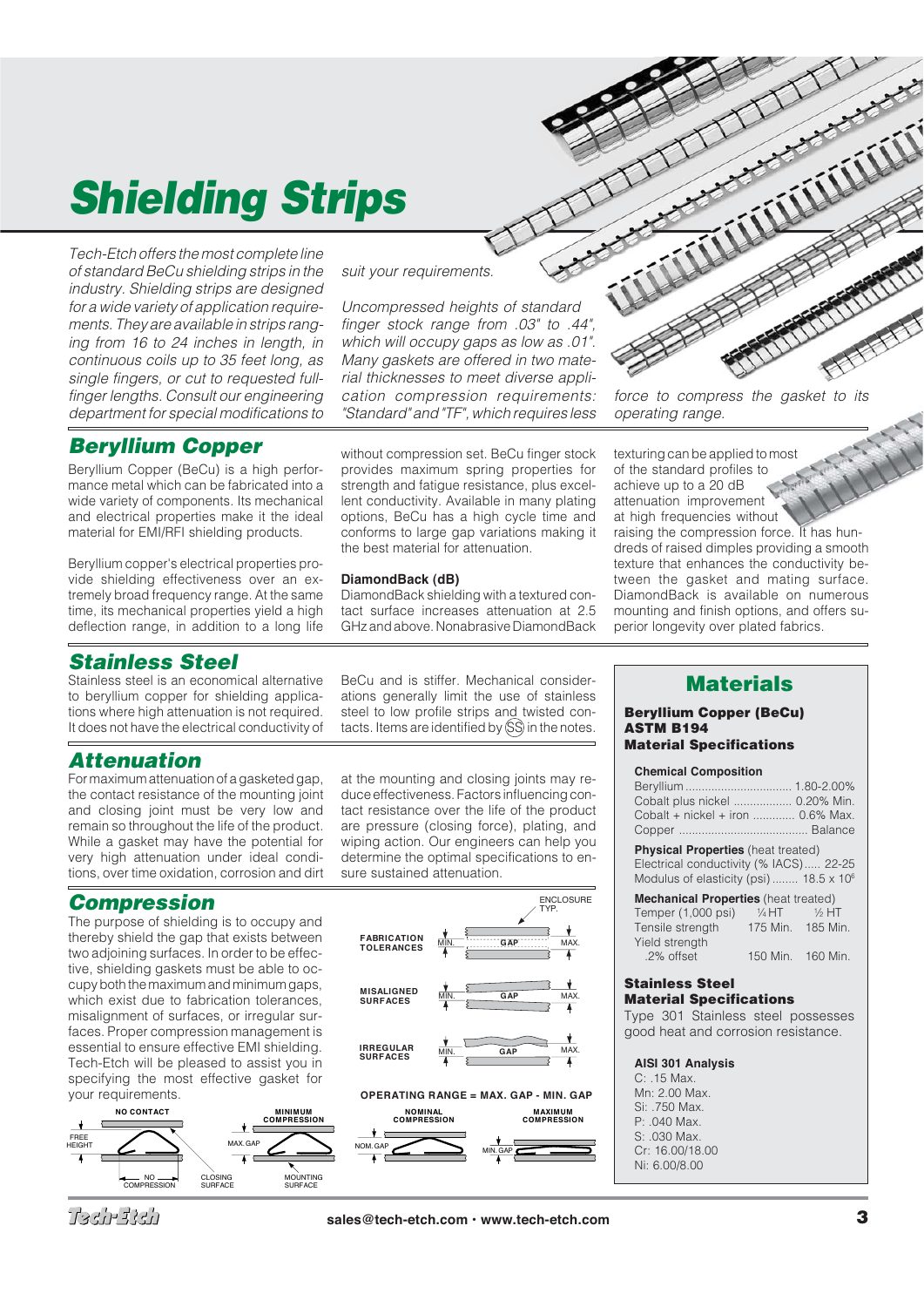# *Shielding Strips Installation Options*

Shielding strips are designed for a wide variety of application requirements, and can be supplied cut to length or full size in any of the following mounting configurations. Consult our engineering department for special modifications to suit your requirements.

If you know the Shielding Strip Part Number you are looking for, see the directory on page 7.

#### **Clip-on Mounting**



Clip-on Mounting provides a reliable mechanical installation when there is an accessible mounting flange. Various flange thicknesses can be accommodated, and lances can be added to enhance the holding force to the flange.



Certain Clip-on strips have lance locations other than shown above. These dimensions are specified on the product drawings in the Clip-on section.

### **Extrusion Mounting**

Tech-Etch "S" Series symmetrical shielding strips can be installed on extrusions specially designed to provide a useful free height. A durable shielding solution for applications requiring bi-directional motion. The drawing below illustrates guidelines for designing the extrusion.

Dimension "A" less allowance for initial contact is the compression range. Dimension "B" should be approximately .020" less than the open dimension of the shielding strip.



## **Stick-on Mounting**

Pressure Sensitive Mounting provides double-sided pressure sensitive transfer tape for a fast, reliable installation. 3M F9469PC transfer tape or equivalent may be used at ambient temperatures from -67°F to 300°F. Apply only on a clean, oilfree surface, and allow a 24-hour cure time. Consult the factory for other adhesives and extended liner options.

#### **STICK-ON GASKET**



TRANSFER TAPE

#### **HOOK & STICK-ON GASKET**



Hook and stick fingers are ideal for flange mounting applications requiring low compression forces and small gap shielding.

Non-conductive .010" thick adhesive may be specified for improved adhesion on rough surfaces. Conductive adhesives and extended liners are also available. Consult the factory for these options.

### **Special Mounting**

Special Mounting shielding strips can be installed by spot welding or soldering. Rivets can be used for the 375A and 500A profiles and conductive pressure sensitive adhesives are available. Consult the factory.

#### **Snap-on Mounting**

Slot and Edge Mount Symmetrical fingers using single or double fingers are very economical for applications such as sliding drawers, doors, rack-mounted assemblies and covers. They perform well in bi-directional applications and the snap-on capability makes them easy to install.



When continuous shielding is required the V Series or VE Series utilizing the same snap on mounting feature can be used. The figure below illustrates available repeating finger patterns for the V and VE Series.



Consult factory for the availability of other patterns.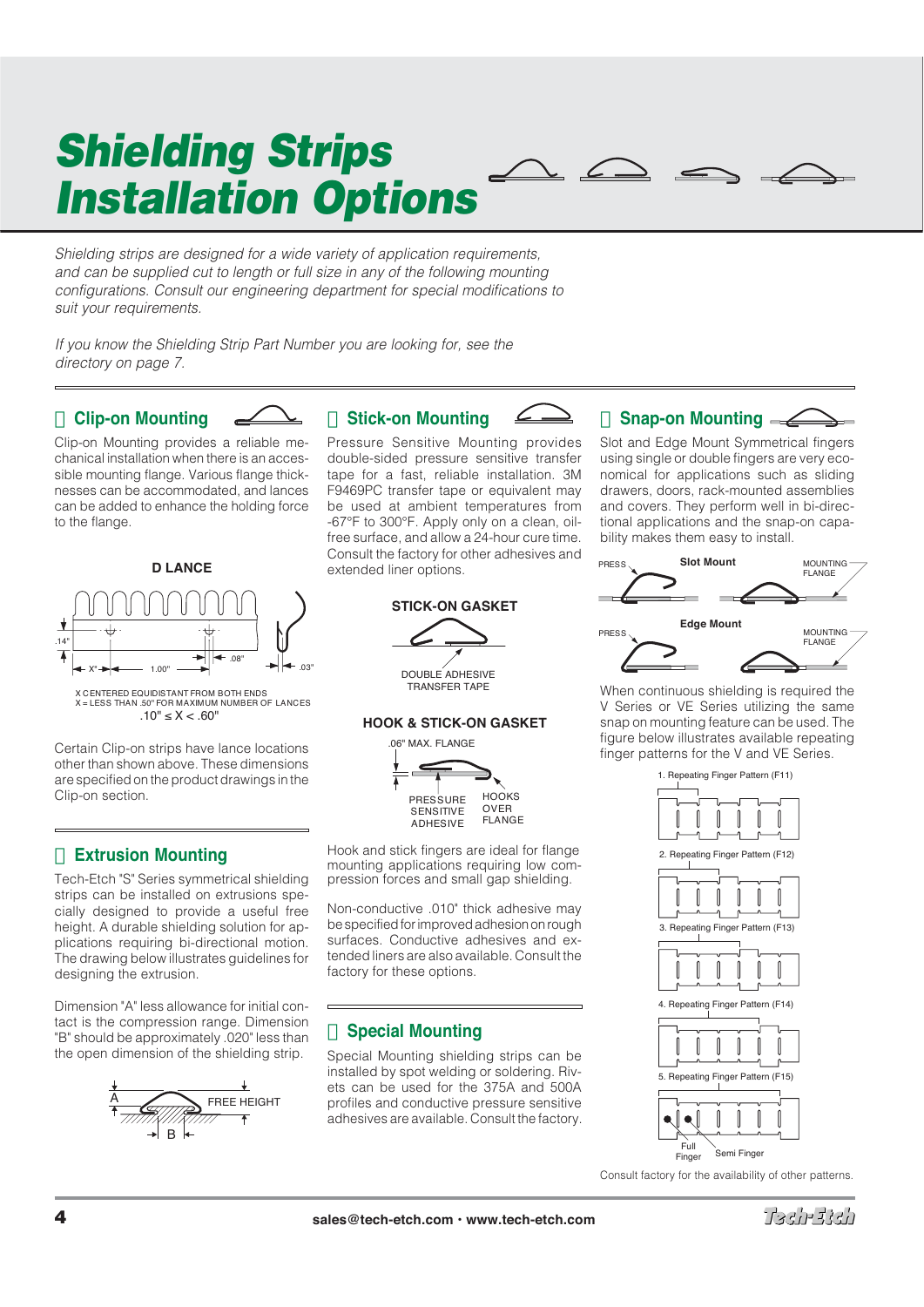# *Track Installation Options & Accessories*



### **Track / Extrusion Mounting**

Track or extrusion mounted symmetrical fingers provide a durable shielding solution for applications requiring bi-directional motion, such as drawers and plug-in modules.

TR Series Track is typically installed with plastic rivets, but is also available with pressure sensitive tape for adhesive mounting. The track can be installed prior to the assembly of the finger strips to avoid damaging the fingers. See below. Photos at right illustrate several methods of retention, including "T" Retaining Caps. Retention stops can also be incorporated in the sheet metal.

#### **EASY 1-2-3 TRACK MOUNTING**



#### **Plastic Rivets**

Plastic rivets can be used to install Track and as rivet stops to retain shielding on a track as shown below and in the photo on the right. When used on a flange, the hole diameter for the rivet should be .125". Two rivets are available: PR45 and PR60 (See Track Accessories below.).



#### **"T" Retaining Caps**

"T" Retaining Caps (See Track Accessories below) can also be used to hold shielding on the Track as illustrated here.





Track the in top photo shows two shielding retainer options: Plastic Rivet Stop on the left and "T" Retainer on the right. Bottom photo shows the same track with shielding snapped into place.





#### **Pressure Sensitive Transfer Tape Mounting**



Perhaps the easiest track mounting option is with double sided pressure sensitive transfer tape. Simply apply on a clean, oil-free surface, and allow a 24-hour cure time.

#### **Omni Track**

Omni Track is designed to provide a track type mounting for single finger applications. It is typically supplied with pressure sensitive tape for adhesive mounting. Holes are available for rivet mounting.



PRESSURE SENSITIVE ADHESIVE OR RIVET MOUNT



## *Track Accessories*

## **PR45 PLASTIC RIVET**

Used on Snap-on Track and OMNI Mounting Pads. Panel Hole Dia . 123" - 127" Panel Thickness .02" - .06" Order PR45 Rivets, if required for your application.



#### **PR60 PLASTIC RIVET**

Used on Snap-on Track and OMNI Mounting Pads. Panel Hole Dia. .118" - .125" Panel Thickness .045" - .075" Order PR60 Rivets, if required for your application.



## **TCXX "T" RETAINING CAPS**

"T" Retaining Caps are used at the ends of **"T" CAP "A" "B"** Mounting Track to hold **TC37** .45" .16" finger stock in place. <sup>70"</sup> ...<br>"1.00" .35 Material: Brass. **TC80** 1.00" .35" Finish: Bright.  $-12"$ .136" x .20" SLOT ÷ "B" "A" Ā .38" .75"